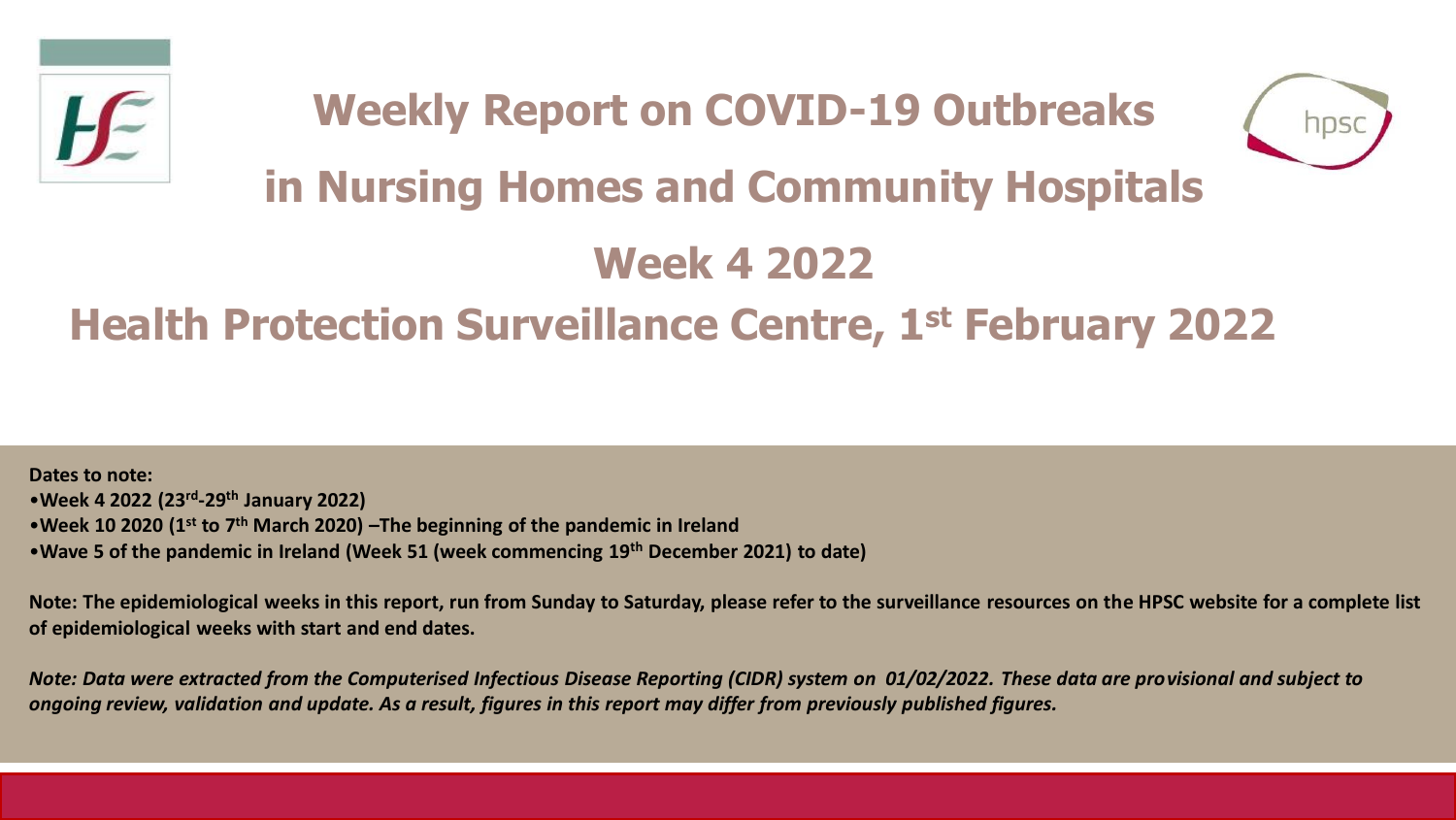

### **Notes**

The following report provides information on COVID-19 outbreaks/clusters notified on CIDR to midnight January 29<sup>th</sup> 2022 (week 4) and extracted from CIDR at 9 am on February 1<sup>st</sup> 2022.

Data are provisional and subject to ongoing review, validation and updating. For this reason, data reported may not match data previously reported or outbreaks data reported in the future for the same time period. Furthermore, the number of linked cases is based on the number of linked cases at the time of extraction from CIDR and an outbreak may increase in size since the time of extraction due to more cases occurring or more information becoming available on CIDR.

**Sincere thanks are extended to all those who are participating in the collection of data and reporting of data used in this report, particularly under the current challenging circumstances.** This includes the HSE COVID-19 Contact Management Programme (CMP), staff in ICU units, notifying clinicians, laboratory staff, Public Health doctors, Nurses, Surveillance Scientists, Microbiologists and Administrative staff.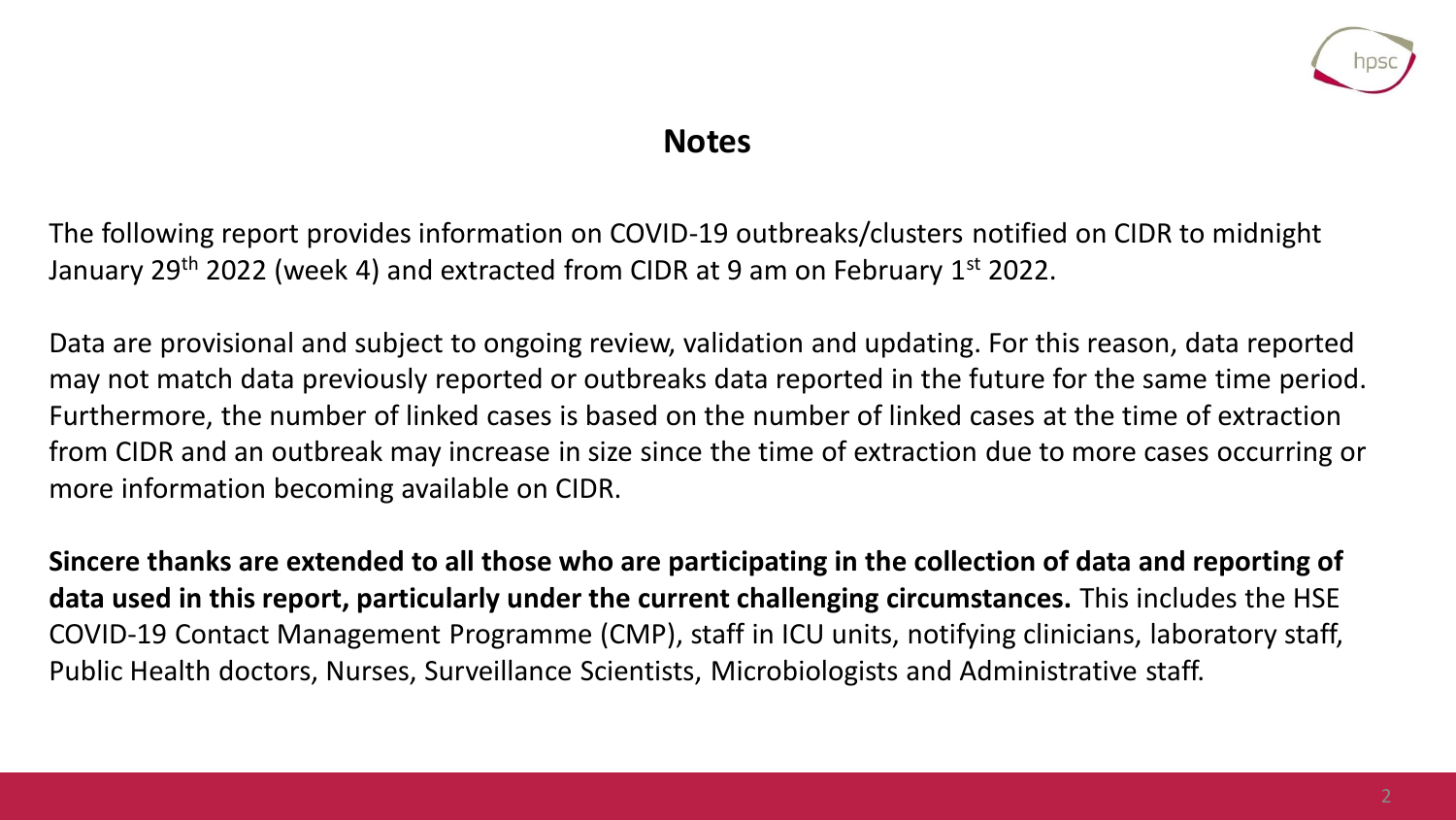

|                                      | Outbreak               |                               | <b>Linked confirmed cases</b>        |                               |                                            |                                           |                           |  |
|--------------------------------------|------------------------|-------------------------------|--------------------------------------|-------------------------------|--------------------------------------------|-------------------------------------------|---------------------------|--|
| <b>Wave</b>                          | Number of<br>outbreaks | <b>Number of</b><br>$cases^*$ | <b>Number</b>                        | <b>Number</b><br>hospitalised | <b>Number</b><br>admitted to<br><b>ICU</b> | <b>Number</b><br>hospitalised<br>and died | <b>Number</b><br>who died |  |
| <b>Wave 1 (weeks 10-31 2020)</b>     | 302                    | 6658                          | 6251                                 | 476                           | 16                                         | 195                                       | 884                       |  |
| <b>Wave 2 (weeks 32-47 2020)</b>     | 80                     | 1571                          | 1555                                 | 90                            | $1\overline{ }$                            | 25                                        | 133                       |  |
| Wave 3 (week 48 2020 - week 25 2021) | 267                    | 8375                          | 8329                                 | 577                           | 12                                         | 198                                       | 1023                      |  |
| <b>Wave 4 (weeks 26-50 2021)</b>     | 202                    | 2762                          | 2663                                 | 187                           | $\overline{2}$                             | 48                                        | 197                       |  |
| Wave 5 (weeks 51 2021 - week 4 2022) | 221                    | 3283                          | <b>NA</b>                            | <b>NA</b>                     | <b>NA</b>                                  | <b>NA</b>                                 | <b>NA</b>                 |  |
| <b>Total</b>                         | 1072                   | 22649                         | 18798 <sup><math>\infty</math></sup> | 1330∞                         | $31^{\circ}$                               | $466^{\circ}$                             | $2237^\circ$              |  |

\*the larger between the aggregate number of confirmed cases reported or the number of confirmed linked cases  $^{\infty}$ waves 1-4 only

- Overall, there have been 1072 COVID-19 outbreaks in Nursing homes and Community Hospitals
- In waves 1-4, 1,330 of 18,798 laboratory confirmed outbreak cases have been hospitalised (7.1%)
- 2,237 deaths have been reported among confirmed outbreak cases in these settings (11.9%)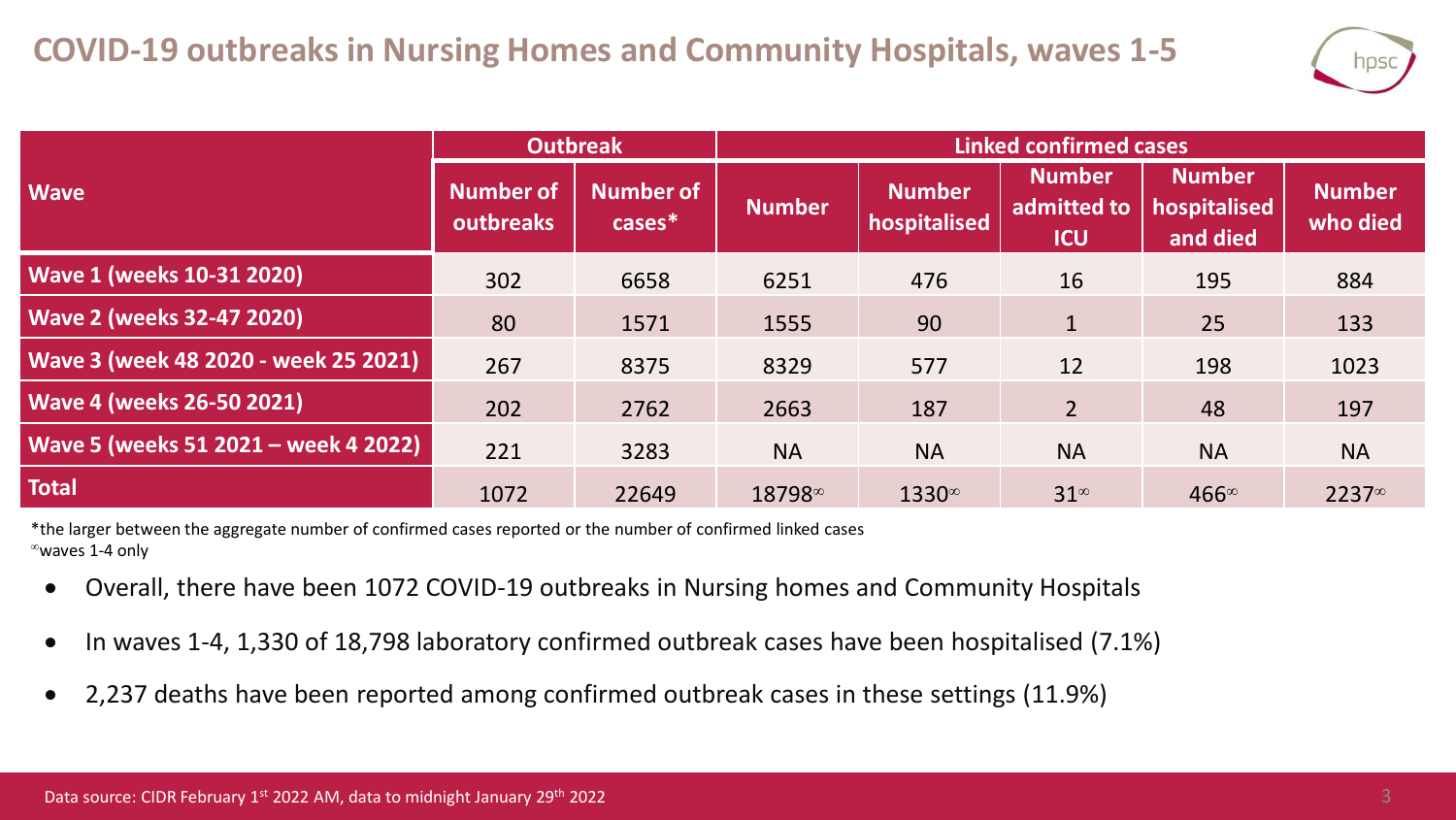#### **Weekly number of COVID-19 outbreaks in Nursing Homes and Community Hospitals,**  hpsc **waves 1-5**



Large peaks occurred in the number of outbreaks in wave 1 (72 outbreaks in a single week) and wave 3 (57 outbreaks in a single week). In week 4 2022, 30 outbreaks were reported in these settings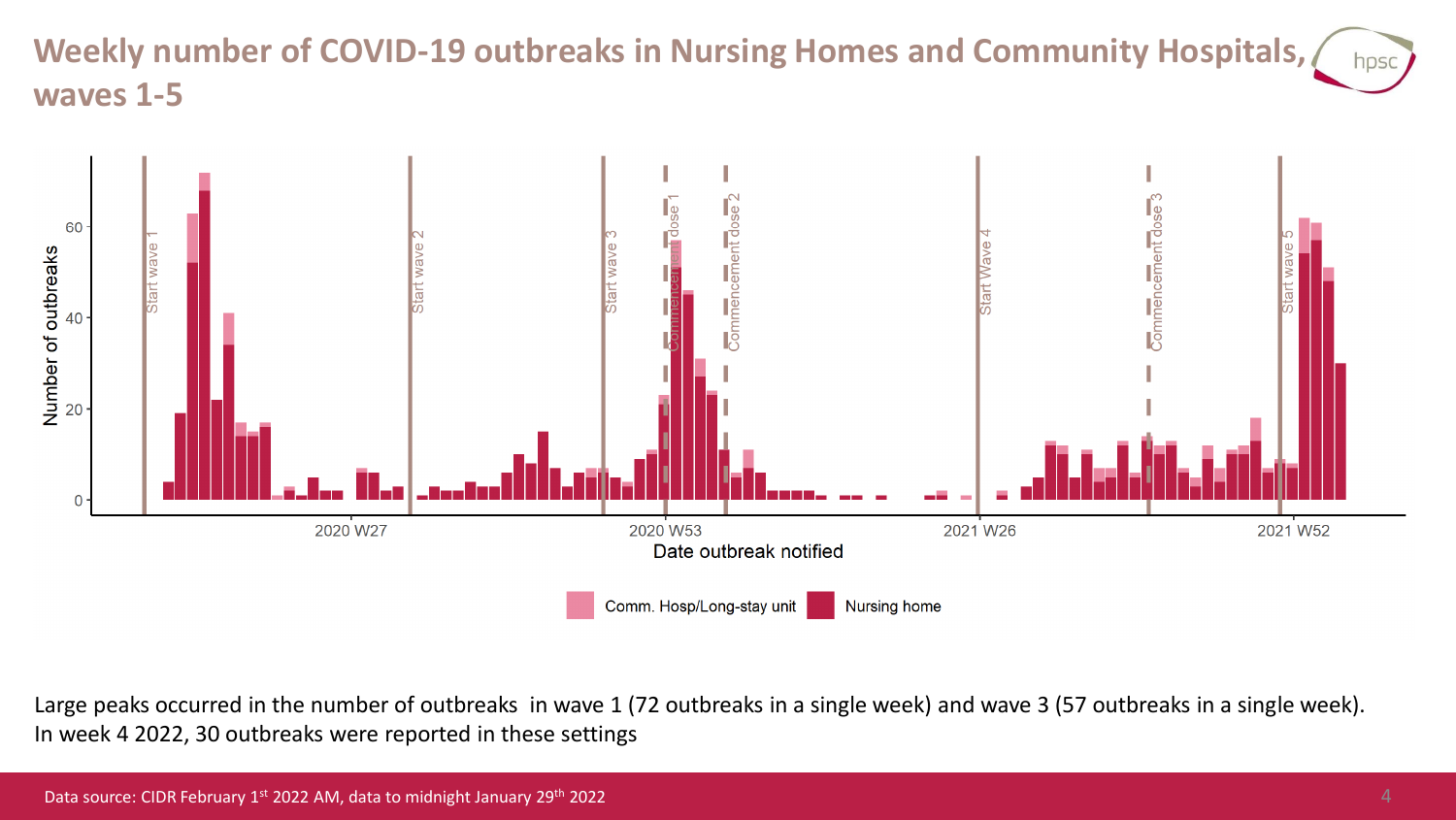**Burden of disease associated with COVID-19 outbreaks in Nursing Homes and Community Hospitals, wave 5 (weeks 51 2021 to week 4 2022)**



|                                  | <b>Outbreak</b>               |                            |  |  |  |
|----------------------------------|-------------------------------|----------------------------|--|--|--|
| <b>Outbreaks Location</b>        | <b>Number of</b><br>outbreaks | <b>Number of</b><br>cases* |  |  |  |
| <b>Comm. Hosp/Long-stay unit</b> | 17                            | 213                        |  |  |  |
| <b>Nursing home</b>              | 204                           | 3070                       |  |  |  |
| Total                            | 221                           | 3283                       |  |  |  |

\*the larger between the aggregate number of confirmed cases reported or the number of confirmed linked cases

#### **Wave 5:**

- 221 outbreaks in wave 5
- 3,283 cases were reported associated with these outbreaks

#### **Week 4 2022**

• Thirty new outbreaks -277 associated cases (range 2-25 cases per outbreak)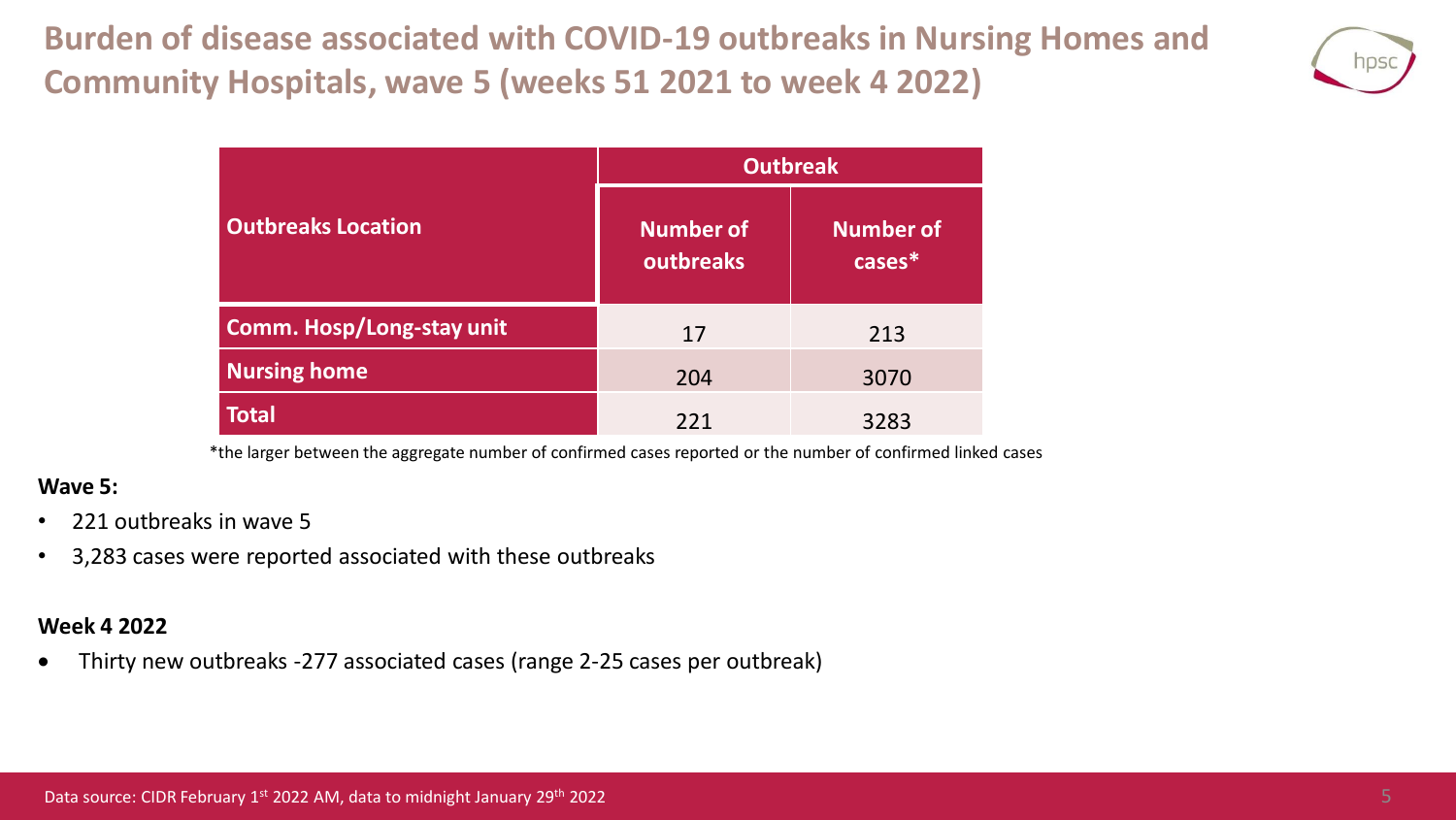**Weekly number of COVID-19 outbreaks in Nursing Homes and Community Hospitals, wave 4 & 5 (weeks 26 2021 – week 4 2022)**



#### **Waves 4 and 5:**

- 423 nursing home and community hospital/long stay unit COVID-19 outbreaks notified
- The number of outbreaks in these settings to week 52 2021 had been relatively stable, but increased to 62 outbreaks in week 1 2022 and decreased since to 30 outbreaks in week 4 2022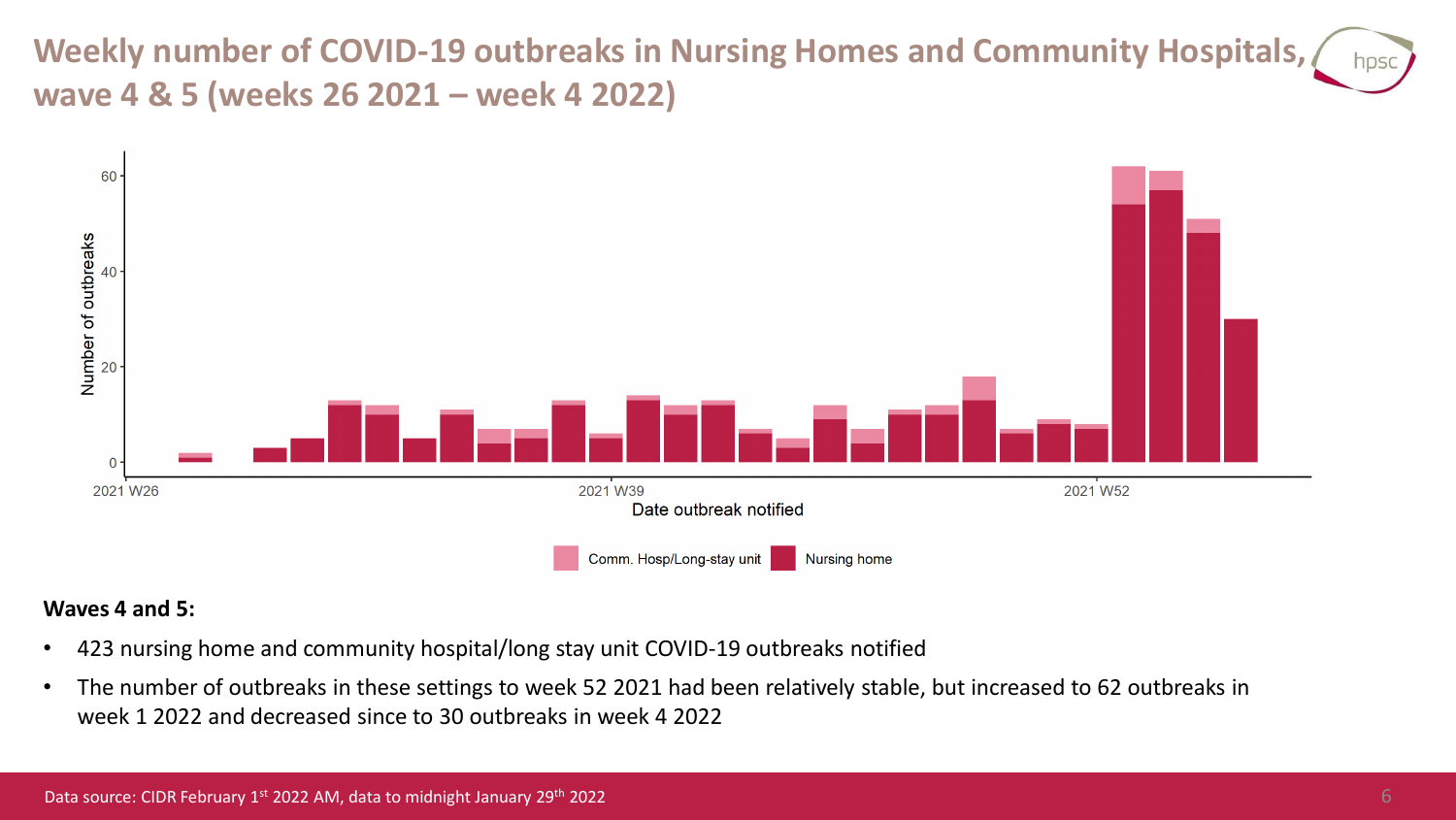**Regional distribution of outbreaks in Nursing Home and Community Hospitals, Waves 4 & 5 (weeks 26 2021 – week 4 2022)**





#### **Waves 4 and 5:**

- The highest number of outbreaks was reported in CHO4 (64 outbreaks) followed by CHO7 (54 outbreaks)
- Eight CHOs were represented in the 30 outbreaks notified in week 4 2022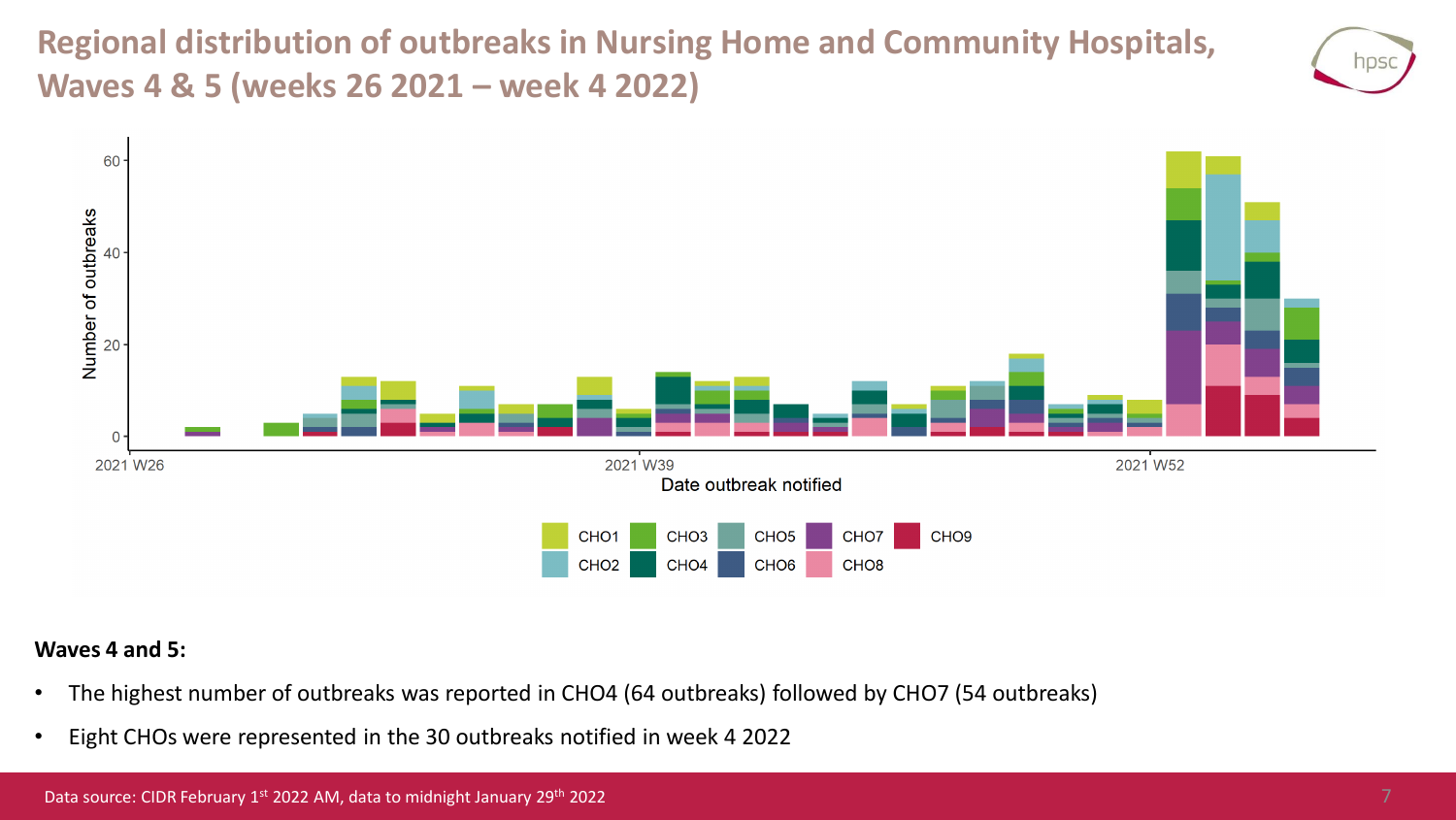### **Cases associated with COVID-19 outbreaks in Nursing Homes and Community Hospitals, waves 1 to 5**



In week 4 2022, the number of outbreak associated cases was 277. The peak in weekly case numbers in wave 5 is in week 2 2022 with 1193 cases. This is four times the peak weekly number of cases in wave 4 (n=265), and just over half of the peak weekly number of cases in wave 3 (n=2092)

Note: Numbers of associated cases are based on the larger between the aggregate number of confirmed cases reported and the number of confirmed linked cases

NDS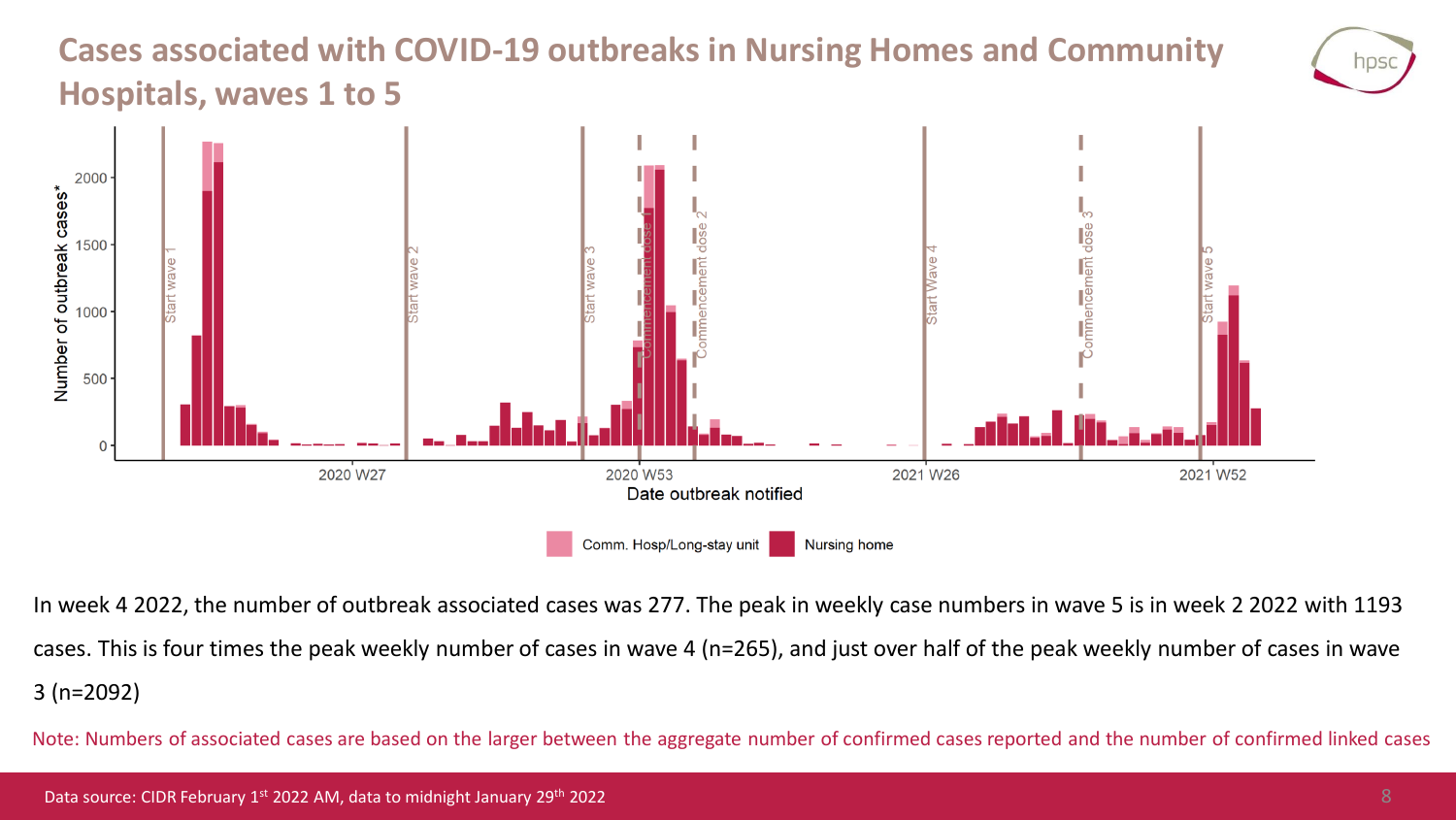## **Cases associated with COVID-19 outbreaks in Nursing Homes and Community Hospitals by healthcare worker status, waves 1 to 5**



In week 4, 95 outbreak associated cases were among staff and 152 among residents, with 30 cases of unknown status

Note: Numbers of associated cases are based on the larger between the aggregate number of confirmed cases reported and the number of confirmed linked cases. Staff and clients case numbers were derived from aggregate data provided on the number of staff and clients cases.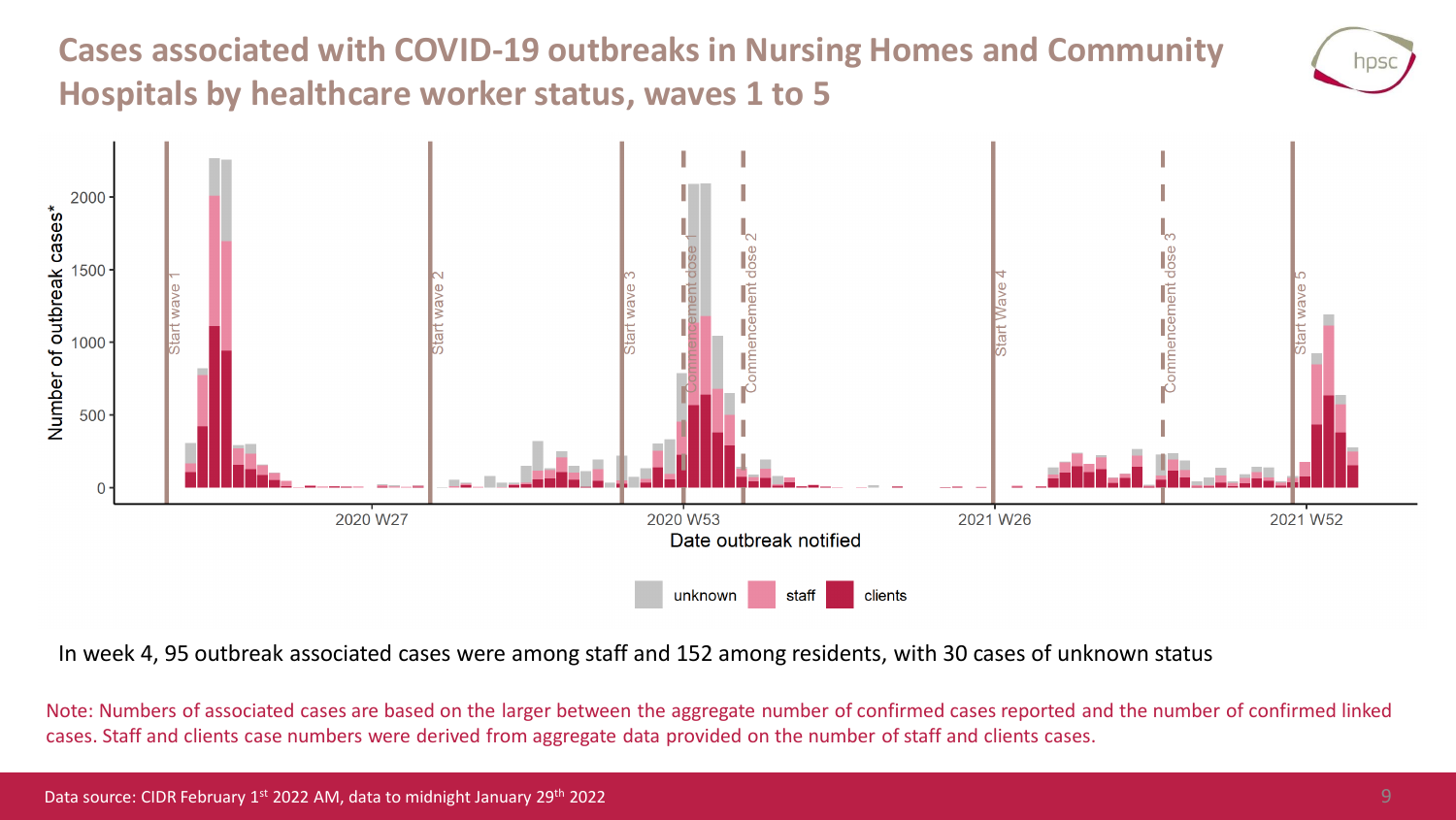## **Comparison of disease severity among cases linked to outbreaks in Nursing Homes and Community Hospitals by wave and age group**

| Age<br>group    | <b>Wave</b> | <b>Number</b> | <b>Number</b><br>hospitalised | %<br>hospitalised | <b>Number</b><br>admitted to ICU | % ICU     | <b>Number who</b><br>died | % died    |
|-----------------|-------------|---------------|-------------------------------|-------------------|----------------------------------|-----------|---------------------------|-----------|
| $65$ yrs        | Wave 1      | 2672          | 88                            | 3.3%              | 5 <sup>5</sup>                   | 0.2%      | 20                        | 0.7%      |
|                 | Wave 2      | 779           | 15                            | 1.9%              | $\mathbf 0$                      | 0.0%      |                           | 0.1%      |
|                 | Wave 3      | 4033          | 101                           | 2.5%              | 8                                | 0.2%      | 18                        | 0.4%      |
|                 | Wave 4      | 1152          | 15                            | 1.3%              | $\mathbf{1}$                     | 0.1%      | $\overline{7}$            | 0.6%      |
|                 | Wave 5      | <b>NA</b>     | <b>NA</b>                     | <b>NA</b>         | <b>NA</b>                        | <b>NA</b> | <b>NA</b>                 | <b>NA</b> |
| $65 + yrs$      | Wave 1      | 3577          | 388                           | 10.8%             | 11                               | 0.3%      | 864                       | 24.2%     |
|                 | Wave 2      | 776           | 75                            | 9.7%              | $\mathbf{1}$                     | 0.1%      | 132                       | 17.0%     |
|                 | Wave 3      | 4296          | 476                           | 11.1%             | $\overline{4}$                   | 0.1%      | 1005                      | 23.4%     |
|                 | Wave 4      | 1511          | 172                           | 11.4%             | $\mathbf{1}$                     | 0.1%      | 190                       | 12.6%     |
|                 | Wave 5      | <b>NA</b>     | <b>NA</b>                     | <b>NA</b>         | <b>NA</b>                        | <b>NA</b> | <b>NA</b>                 | <b>NA</b> |
| <b>All ages</b> | Wave 1      | 6251          | 476                           | 7.6%              | 16                               | 0.3%      | 884                       | 14.1%     |
|                 | Wave 2      | 1555          | 90                            | 5.8%              | $\mathbf{1}$                     | 0.1%      | 133                       | 8.6%      |
|                 | Wave 3      | 8329          | 577                           | 6.9%              | 12                               | 0.1%      | 1023                      | 12.3%     |
|                 | Wave 4      | 2663          | 187                           | 7.0%              | $\overline{2}$                   | 0.1%      | 197                       | 7.4%      |
|                 | Wave 5      | <b>NA</b>     | <b>NA</b>                     | <b>NA</b>         | <b>NA</b>                        | <b>NA</b> | <b>NA</b>                 | <b>NA</b> |

The percentage of cases 65 years or older who died among cases linked to outbreaks notified in wave 4 was 12.6%, compared to between 17.0% and 24.2% in waves 1-3

hpsc